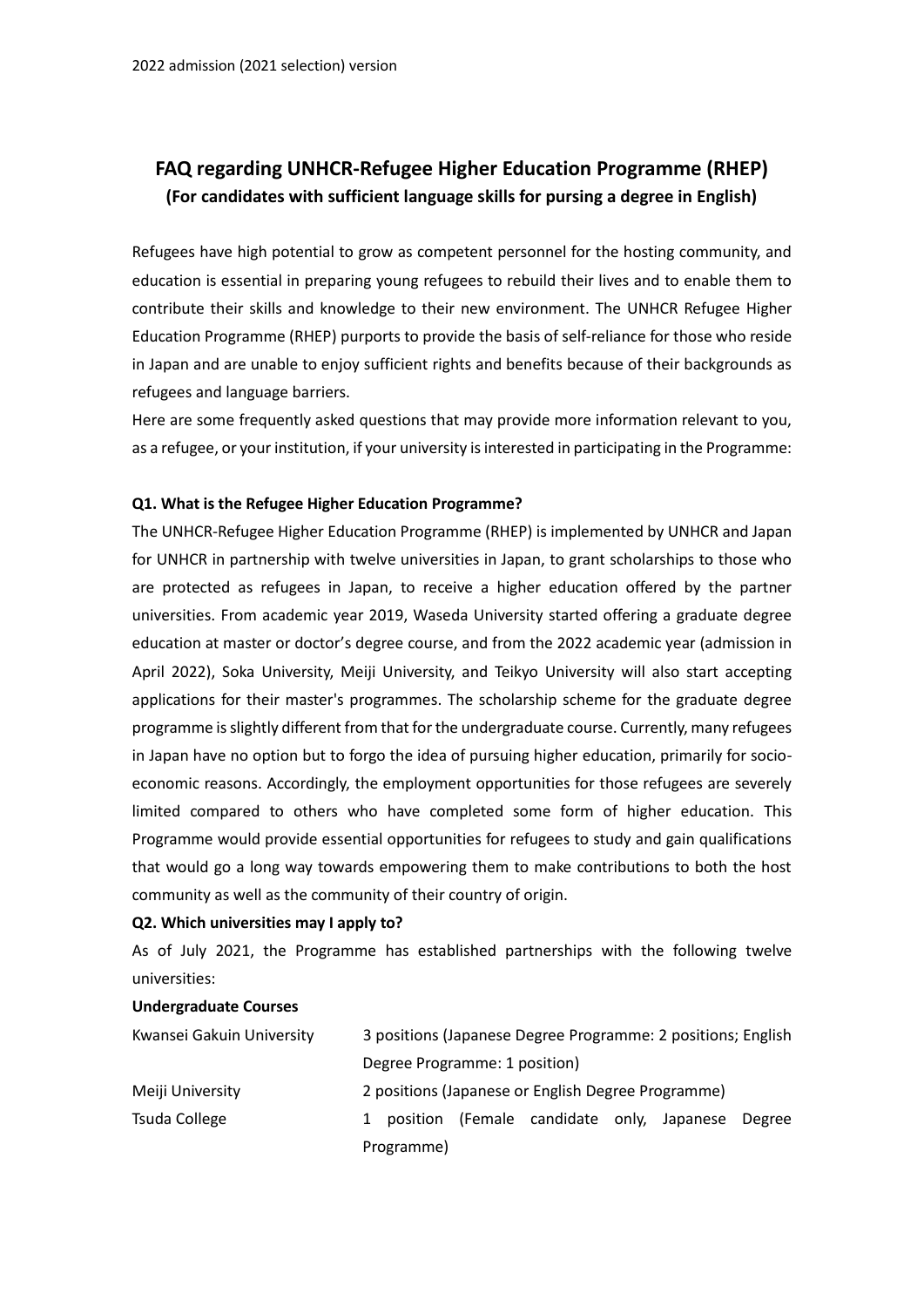| Soka University                       |                                                   |                   |  | 1 position (Japanese Degree Programme)           |  |  |
|---------------------------------------|---------------------------------------------------|-------------------|--|--------------------------------------------------|--|--|
| Sophia University                     | 1 position (Japanese or English Degree Programme) |                   |  |                                                  |  |  |
| Meiji Gakuin University               | 1 position (Japanese or English Degree Programme) |                   |  |                                                  |  |  |
| University of the Sacred Heart, Tokyo |                                                   |                   |  |                                                  |  |  |
|                                       |                                                   |                   |  | position (Female candidate only, Japanese Degree |  |  |
|                                       |                                                   | <b>Drogrammal</b> |  |                                                  |  |  |

| Kansai University         | 1 position (Japanese Degree Programme)  |
|---------------------------|-----------------------------------------|
| Hiroshima City University | 1 position (Japanese Degree Programme)  |
| Teikyo University         | 2 positions (Japanese Degree Programme) |
| <b>Tenri University</b>   | 1 position (Japanese Degree Programme)  |

#### **Post Graduate Courses (Master/Doctor Degree Courses)**

| <b>Waseda University</b> | 2 positions (Japanese or English Degree Programme)            |  |  |  |  |  |  |
|--------------------------|---------------------------------------------------------------|--|--|--|--|--|--|
| Soka University          | 1 position (English Degree Programme)                         |  |  |  |  |  |  |
| Teikyo University        | positions (Japanese or English Degree Programme)<br>2         |  |  |  |  |  |  |
|                          | *Maximum 1 student each in the Graduate School of             |  |  |  |  |  |  |
|                          | Economics and Graduate School of Science and Engineering      |  |  |  |  |  |  |
| Meiji University         | *After enrolling in Meiji University through this program,    |  |  |  |  |  |  |
|                          | students who wish to continue their studies at the graduate   |  |  |  |  |  |  |
|                          | school of Meiji University and meet the prescribed conditions |  |  |  |  |  |  |
|                          | must be accepted.                                             |  |  |  |  |  |  |

#### **Q3. May I apply to more than one university?**

A candidate is permitted to indicate more than one university of his or her choice at the time of the application for the Programme. However, if a candidate is selected for the Programme, he/she must choose one university to which they wish to be recommended by the Programme. Additionally, it is not possible for a candidate to apply to both Japanese and English Degree Programmes because their examinations are set on the same time of a same date.

## **Q4. I am not confident that my Japanese ability is sufficient enough to understand Japanese courses at university. Is it possible for me to graduate only by taking English courses?**

Both at undergraduate and graduate levels, English courses are offered at the following schools: Faculty of International Studies of Kwansei Gakuin University; School of Global Japanese Studies of Meiji University; Faculty of Liberal Arts of Sophia University; Department of Global and Transcultural Studies of Meiji Gakuin University; Graduate School of Social Sciences of Waseda University; Graduate School of Asia-Pacific Studies of Waseda University; Graduate School of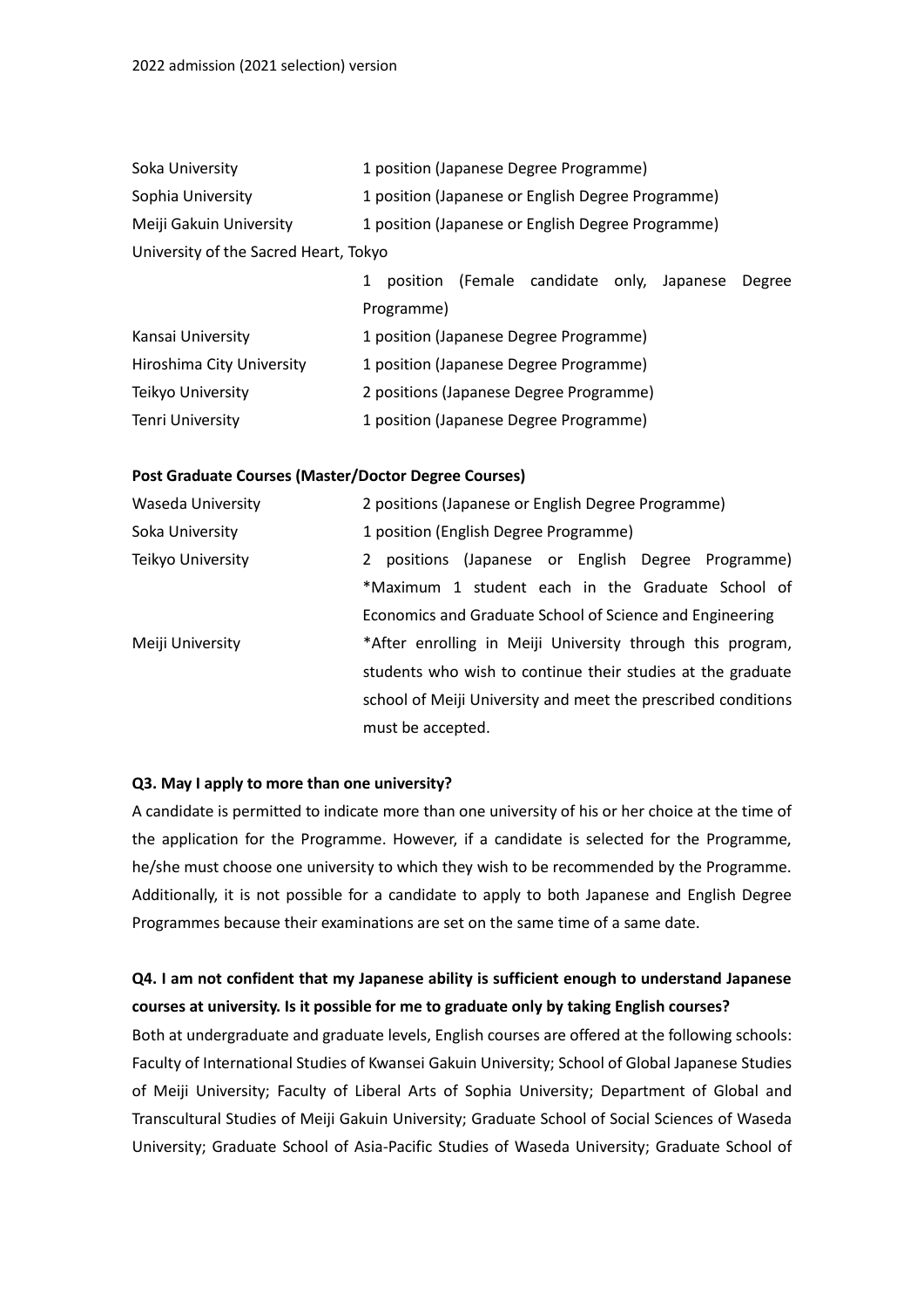International Peace Studies of Soka University and Graduate School of Science Engineering of Teikyo University. If a candidate wishes to complete a degree which can be achieved by taking English courses, he/she should consider these universities.

### **Q5. What are the eligibility criteria for the Programme?**

To be eligible for the Programme, all of the following requirements must be satisfied. A candidate must - :

- be a refugee with a recognized status by the Japanese authorities, or a person in a refugee-like situation with a residency permit;
- have either successfully completed or is scheduled to complete by March of the admission year, a twelve-year course of formal education in Japan or another country, or is deemed by the university to have an education level equivalent to that of the average person who has completed such formal education;
- have no other means of support for university studies;
- understand that the objective of the Programme is for the selected candidate to commit to their studies diligently, and agree to maintain a satisfactory academic performance in their chosen undergraduate study course (the course duration will be a maximum of four years).
- have English language skills sufficient for pursuing a degree in English; and
- meet other criteria for applicants as stipulated by the university.

A candidate for the graduate course must - :

 have sufficient academic capacity to pursue studies at either Master or Doctorate course, that is in addition to the qualifications above.

### **Q6. Is there an age limit to the Programme? Is a working adult eligible?**

There is no age limit to the Programme, thus, a working adult is eligible. Refugees of various age range have graduated from the Programme.

## **Q7. I came to Japan as a refugee but I am a naturalized Japanese citizen now. Am I eligible to the Programme?**

The purpose of the Programme is to provide educational opportunities for refugees who are not eligible for other general scholarship programmes which mostly target Japanese and foreign exchange students. As such, the Programme is applicable only to those who do not possess Japanese nationality.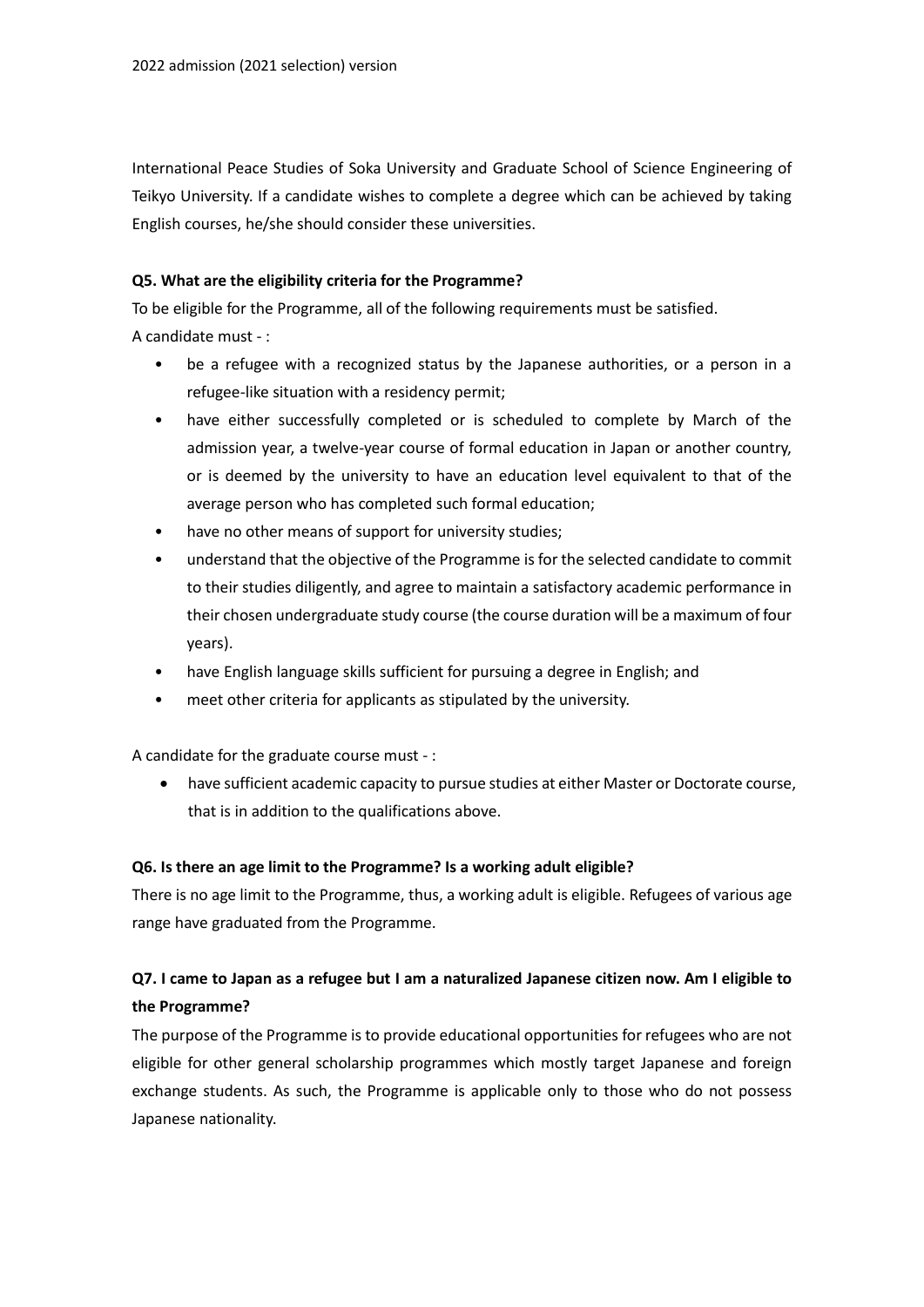#### **Q8. My parent is a refugee. Am I, as a child of a refugee, eligible for the Programme?**

A child of a refugee is eligible for the Programme. Such a candidate will be asked in the interview what circumstances he/she faces with regard to social or financial difficulty due to his or her family background. Additionally, the candidate will be required to submit a supporting document issued by a local authority which proves his/her family background, such as his or her parent's certificate of local residency (jyuminhyo)/certificate of resident registration.

### **Q9. I am currently applying for refugee status in Japan. Am I eligible for the Programme?**

No, a candidate must be a legally recognized refugee or in a refugee-like situation, meaning a person in need of international protection with a residency permit granted by the Japanese authorities. This is because the purpose of the Programme is to support refugees residing in Japan.

## **Q10. I completed previous education in my country of origin, but I am unable to prove the fact because of the impossibility to obtain supporting documentation. What can I do?**

It is understood that there may be candidates who are unable to submit the required documentation because he/she fled the country of origin without personal belongings. According to an official circular issued in 1982 from the Ministry of Education to universities, "a convention refugee who faces difficulties in getting documentations on the academic background can submit a letter explaining his/her academic background in place of such certificate …". This position of the government is used as a base by the current participating universities for considering the eligibility of the refugees. In light of the circular, UNHCR and the university can, together, assess if the claimed academic background of the candidate is appropriate for pursing higher education.

#### **Q11. How does the selection process proceed?**

The general selection process is as follows, but please make sure to refer to the website of UNHCR Japan because details may change every year:

Selection Process:

- 1) Applications Opens July
- 2) Application period July to August
- 3) Application deadline **August** 
	-
- 4) Basis of selection screening, written examination, and Interview
	- a. Screening: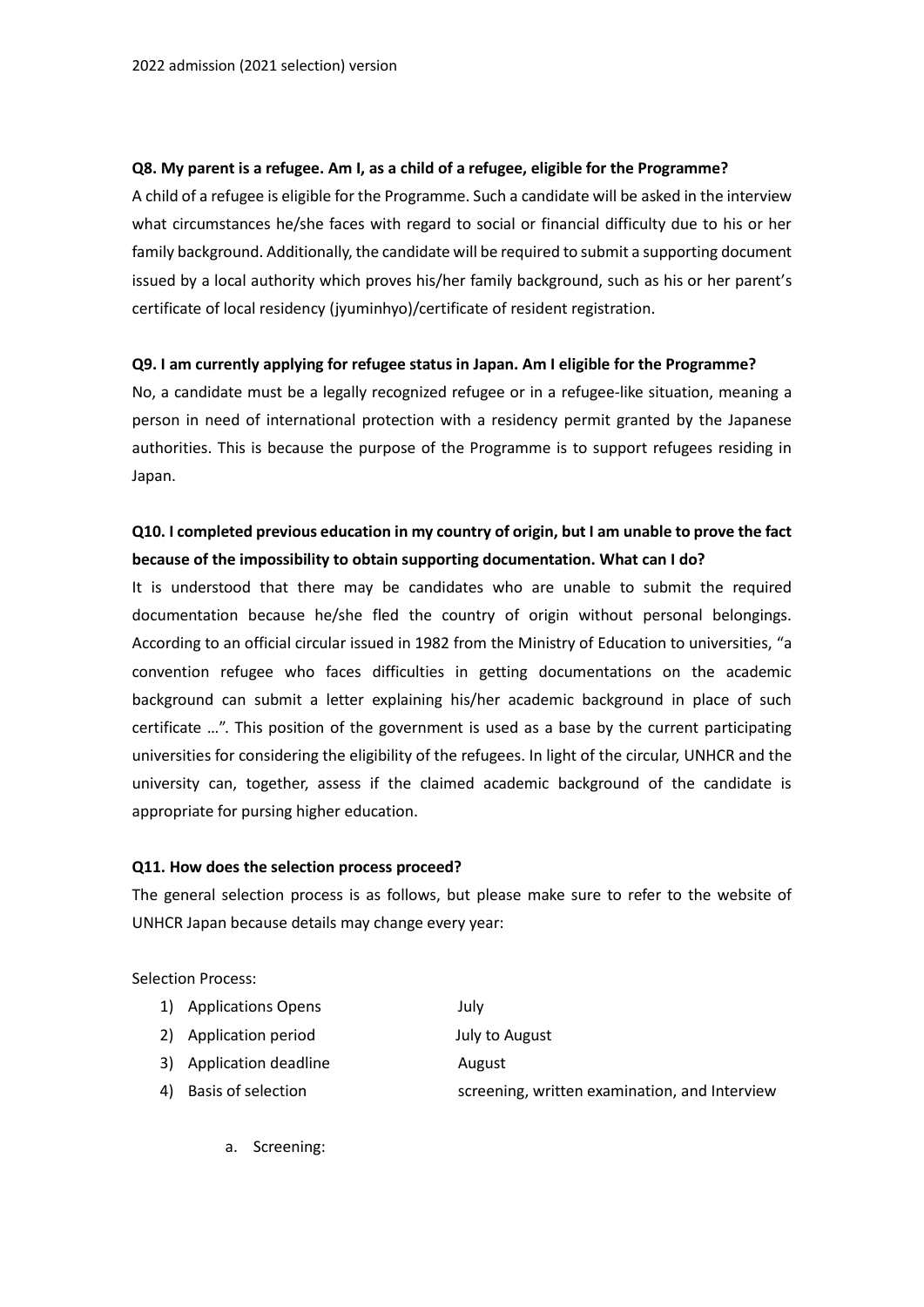Application period: July to August (all the documents should be submitted by the deadline).

b. Written examination:

Date: End of August (tentative) Venue: Online Contents: Japanese or English language examination, including short essay composition.

c. Interview: Date: End of August or Beginning of September (tentative) Venue: Online

Note: aside from the above mentioned procedures, potential candidates are requested to take exams that are offered by public institutions such as the Japan Student Services Organization (JASSO) which has its own schedule for different examinations.

### **Q12. How is the selection concluded?**

Decisions as to the candidates to be recommended by UNHCR and Japan for UNHCR to the universities will be made by a selection committee consisting of members such as UNHCR Representation in Japan, Japan for UNHCR, representatives from educational institutions, and representatives from language education institutions. The final decision will be made by the relevant partner university.

#### **Q13. What is covered in the scholarship?**

The decisions as to whether the scholarship should be granted or not, and the amount of the scholarship will be grounded on the relevant university's regulations. As a general rule, a refugee recommended by the Programme must complete all courses and examinations required by the relevant university within four years (two years for master's programme, three years for Doctor's programme) in order to graduate. Tuition and other fees that are usually incurred by students shall be covered by the relevant university in place of the refugee student who satisfies the conditions above. The universities offer undergraduate studies provide additional livelihood support every month on its discretion (amount and conditions differ per university).

For the post-graduate studies at Waseda University, the candidate will need to undergo a separate process for monthly allowances (and/or possible opportunity to become teaching assistant to gain certain salary).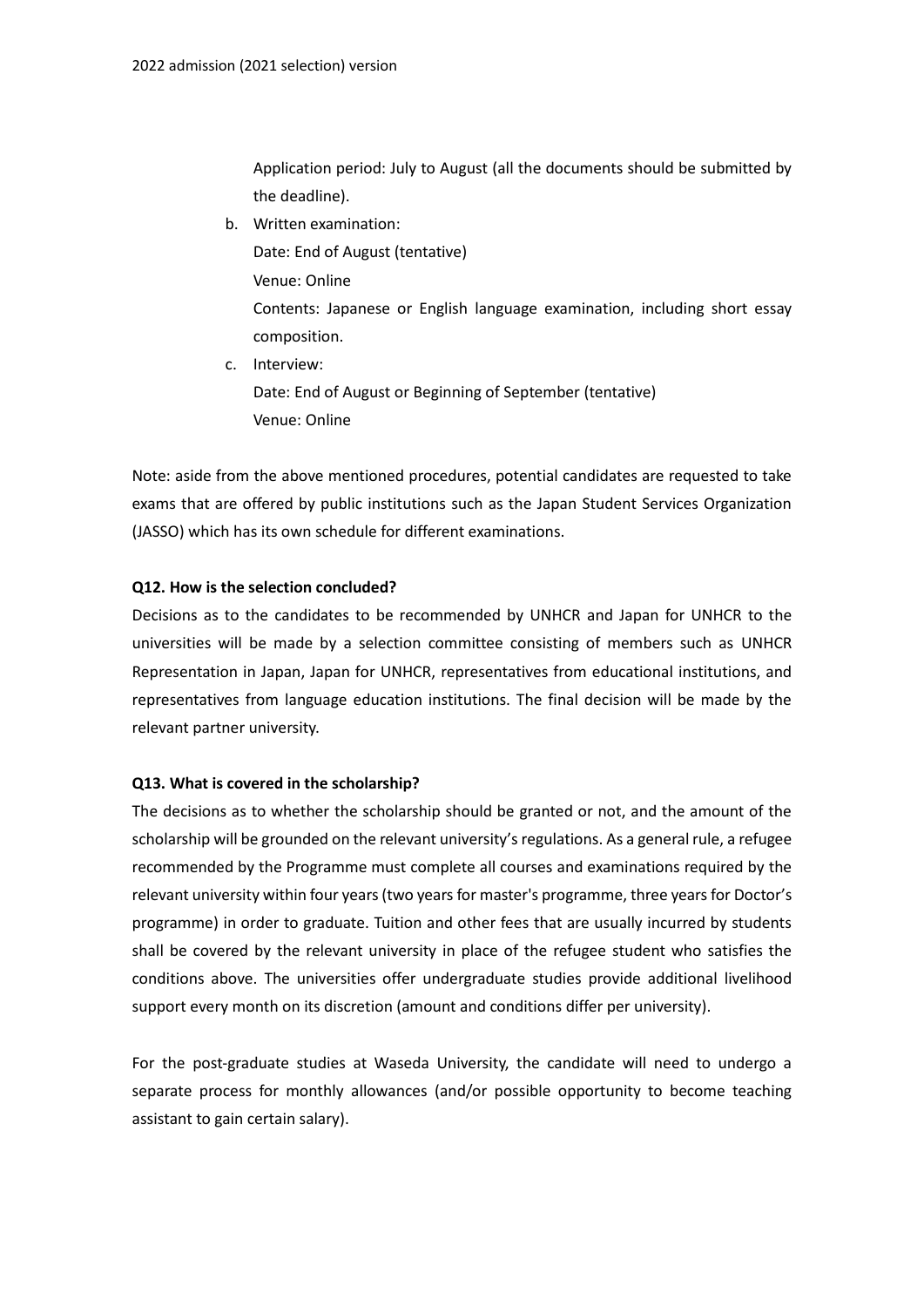#### **Q14. How many refugees have been granted the scholarships by the Programme?**

From 2007 to April 2021, 80 refugees have received higher education, and 37 have graduated.

### **Q15. What are the prospects for the refugees after their graduation?**

Graduates have chosen various paths, including employment in private companies, proceeding to graduate schools, and becoming entrepreneurs. Refugee students are also provided with internship Programmes and similar opportunities by major companies and other institutions. Through these opportunities, the refugees can access the job markets and expand their marketability in Japan.

### **Q16. Is there any support system following entrance into university?**

Some of the partnering universities offer students-run tutoring or mentoring systems to refugee students, and there are refugees who are in fact supported by these systems. In addition to the above, the Programme started organize regular follow up meeting, which is mandatory for the students to attend, and group/individual counseling assistance to the refugee students since 2014.

#### **References**

#### **Selection Criteria:**

- Definition of a Refugee: A candidate is a legally recognized refugee or is in a refugee-like situation, meaning a person in need of international protection with a residency permit granted by the Japanese authorities. Female candidates are encouraged to apply.
- The candidate has no financial means to fund his/her own higher education: The candidate must submit documents indicating the income of all family members who contribute to the household finances, including the candidate's father, mother, any siblings who live with the family and contribute to the household income, and the candidate themselves (e.g. tax-income certificate, statement of earnings). This should be based on earnings from the year before application. The candidate should indicate the amount of financial support he/she receives from persons under a duty to support, such as relatives (allowance etc.), and if relevant, the amount of scholarship, fellowship, private support, livelihood protection and/or social security payments being received.
- Admission Requirements for under graduate schools: The candidate must have